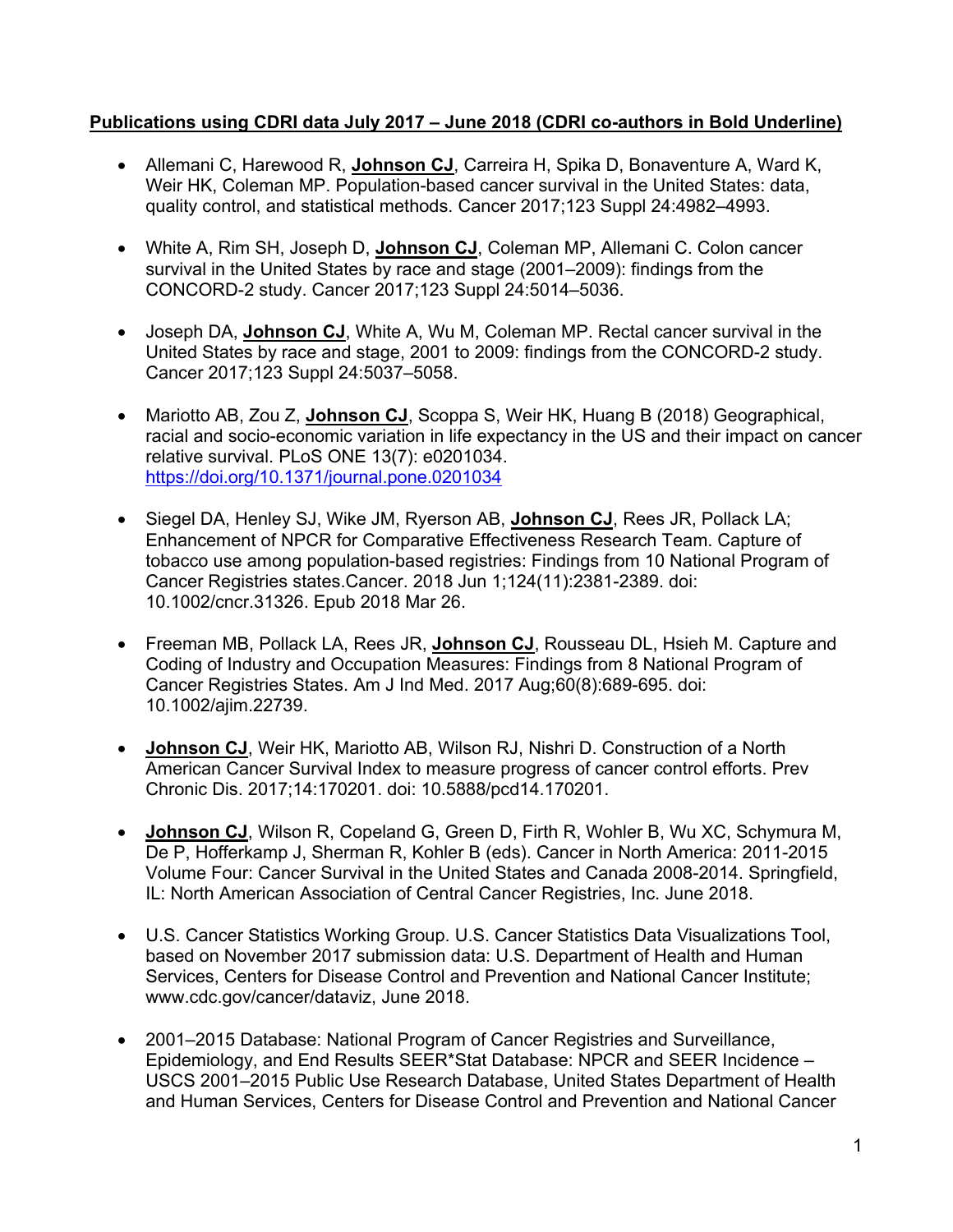Institute. Released June 2018, based on the November 2017 submission. Available at www.cdc.gov/cancer/npcr/public-use.

- 2005–2015 Database: National Program of Cancer Registries and Surveillance, Epidemiology, and End Results SEER\*Stat Database: NPCR and SEER Incidence – USCS 2005–2015 Public Use Research Database, United States Department of Health and Human Services, Centers for Disease Control and Prevention and National Cancer Institute. Released June 2018, based on the November 2017 submission. Available at www.cdc.gov/cancer/npcr/public-use.
- Centers for Disease Control and Prevention. United States Cancer Statistics: Highlights from 2015 Incidence. U.S. Cancer Statistics data brief, no 3. Atlanta, GA: Centers for Disease Control and Prevention, 2018.
- Centers for Disease Control and Prevention. Cancers associated with human papillomavirus by state, 2010–2014. USCS data brief, no. 2. Atlanta, GA: Centers for Disease Control and Prevention. 2018.
- Centers for Disease Control and Prevention. Cancers associated with human papillomavirus, United States—2010–2014. USCS data brief, no. 1. Atlanta, GA: Centers for Disease Control and Prevention. 2017.
- Fidler MM, Gupta S, Soerjomataram I, Ferlay J, Steliarova-Foucher E, Bray F. Cancer incidence and mortality among young adults aged 20–39 years worldwide in 2012: a population-based study. Lancet Oncol 2017; published online Oct 27. http://dx.doi.org/10.1016/S1470-2045(17)30677-0.
- Guo F, Cofie LE, Berenson AB. Cervical cancer incidence in young U.S. females after human papillomavirus vaccine introduction. American Journal of Preventive Medicine 2018. 10.1016/j.amepre.2018.03.013
- Li J, Siegel D, King J. Stage-specific incidence rates and trends of prostate cancer by age, race, and ethnicity, United States, 2004–2014. Annals of Epidemiology 2018;28(5):328– 330. 10.1016/j.annepidem.2018.03.001
- Islami F, Goding Sauer A, Miller KD, Siegel RL, Fedewa SA, Jacobs EJ, McCullough ML, Patel AV, Ma J, Soerjomataram I, Flanders WD, Brawley OW, Gapstur SM, Jemal A. Proportion and number of cancer cases and deaths attributable to potentially modifiable risk factors in the United States. Cancer: A Journal for Clinicians 2018;68(1):31–54. 10.3322/caac.21440
- Houston KA, Mitchell KA, King J, White A, Ryan BM. Histologic lung cancer incidence rates and trends vary by race/ethnicity and residential county. Journal of Thoracic Oncology 2018;13(4):497–509. 10.1016/j.jtho.2017.12.010
- Steele CB, Thomas CC, Henley SJ, Massetti GM, Galuska DA, Agurs-Collins T, Puckett M, Richardson LC. Vital Signs: Trends in incidence of cancers associated with overweight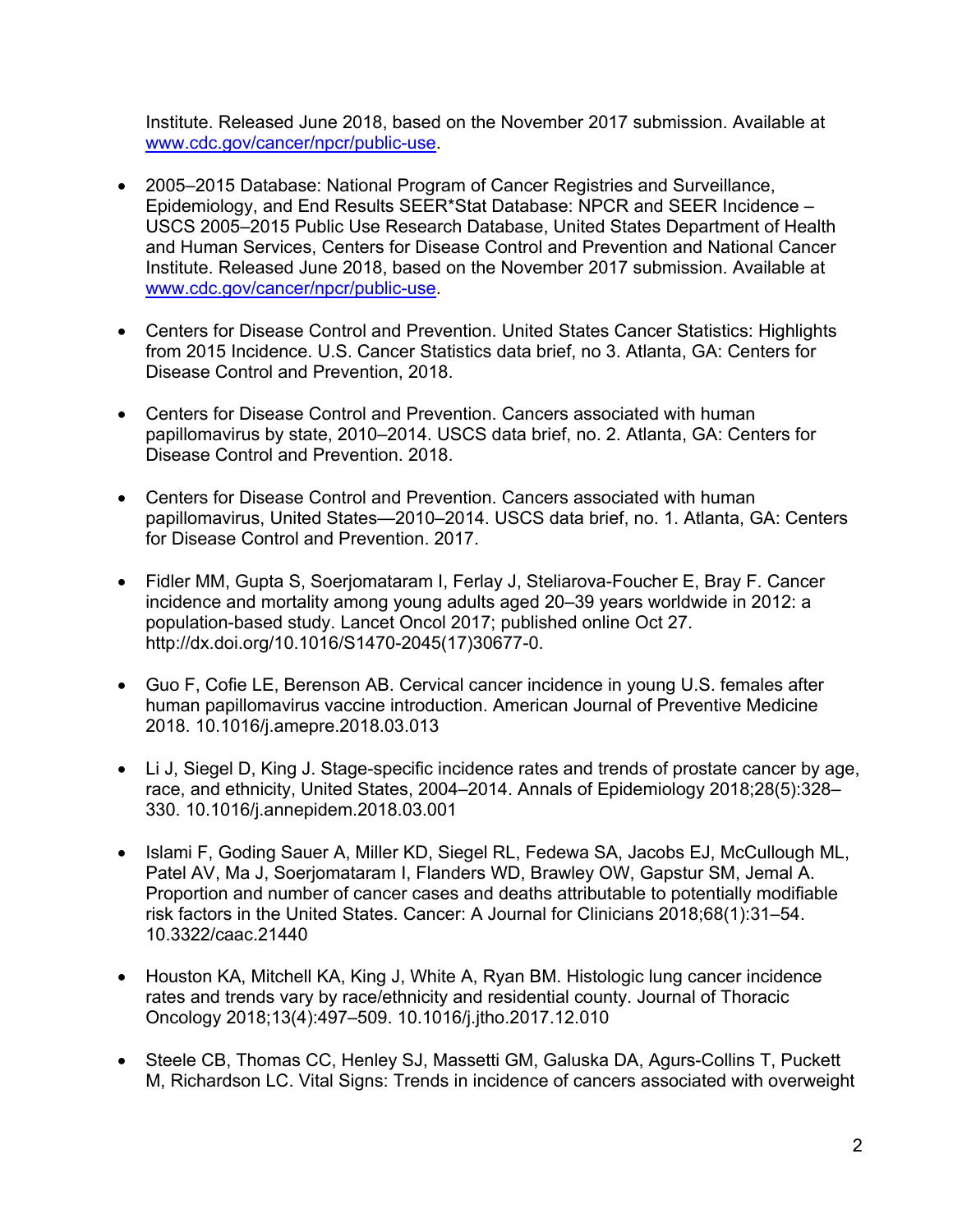and obesity—United States, 2005–2014. MMWR 2017;66(39):1052–1058. 10.15585/mmwr.mm6639e1

- Siegel DA, Henley SJ, Li J, Pollack LA, Van Dyne EA, White A. Rates and trends of pediatric acute lymphoblastic leukemia—United States, 2001–2014. MMWR 2017;66(36):950–954. 10.15585/mmwr.mm6636a3
- Siegel DA, Li J, Henley SJ, et al. Geographic Variation in Pediatric Cancer Incidence United States, 2003–2014. MMWR Morb Mortal Wkly Rep 2018;67:707–713. DOI: http://dx.doi.org/10.15585/mmwr.mm6725a2.
- Houston KA, King J, Li J, Jemal A. Trends in prostate cancer incidence rates and prevalence of prostate specific antigen screening by socioeconomic status and regions in the United States, 2004 to 2013. The Journal of Urology 2017. 10.1016/j.juro.2017.09.103
- Wolbert T, Leigh EC, Barry R, Thompson EC, Gress T, Ajmera A, Arrington AK. Later Stage Disease and Earlier Onset of Rectal Cancer: Epidemiology and Outcomes Comparison of Rectal Cancer in a Rural Appalachian Area to State and National Rates. Am Surg. 2018 Jul 1;84(7):1229-1235.
- Torre LA, Trabert B, DeSantis CE, Miller KD, Samimi G, Runowicz CD, Gaudet MM, Jemal A, Siegel RL. Ovarian cancer statistics, 2018. CA Cancer J Clin. 2018 May 29. doi: 10.3322/caac.21456.
- Cronin KA, Lake AJ, Scott S, Sherman RL, Noone AM, Howlader N, Henley SJ, Anderson RN, Firth AU, Ma J, Kohler BA, Jemal A. Annual Report to the Nation on the Status of Cancer, part I: National cancer statistics. Cancer. 2018 Jul 1;124(13):2785-2800. doi: 10.1002/cncr.31551. Epub 2018 May 22.
- Negoita S, Feuer EJ, Mariotto A, Cronin KA, Petkov VI, Hussey SK, Benard V, Henley SJ, Anderson RN, Fedewa S, Sherman RL, Kohler BA, Dearmon BJ, Lake AJ, Ma J, Richardson LC, Jemal A, Penberthy L. Annual Report to the Nation on the Status of Cancer, part II: Recent changes in prostate cancer trends and disease characteristics. Cancer. 2018 Jul 1;124(13):2801-2814. doi: 10.1002/cncr.31549. Epub 2018 May 22.
- Freeman MBB, Wilson RJ, Ryerson B. Examination of Preliminary Cancer Surveillance Data from the National Program of Cancer Registries, Diagnosis Year 2012. J Registry Manag. 2017 Summer;44(2):62-8.
- Liao CI, Chow S, Chen LM, Kapp DS, Mann A, Chan JK. Trends in the incidence of serous fallopian tube, ovarian, and peritoneal cancer in the US. Gynecol Oncol. 2018 May;149(2):318-323. doi: 10.1016/j.ygyno.2018.01.030. Epub 2018 Mar 4.
- Shoemaker ML, White MC, Wu M, Weir HK, Romieu I. Differences in breast cancer incidence among young women aged 20-49 years by stage and tumor characteristics, age, race, and ethnicity, 2004-2013.Breast Cancer Res Treat. 2018 Jun;169(3):595-606. doi: 10.1007/s10549-018-4699-9. Epub 2018 Feb 14.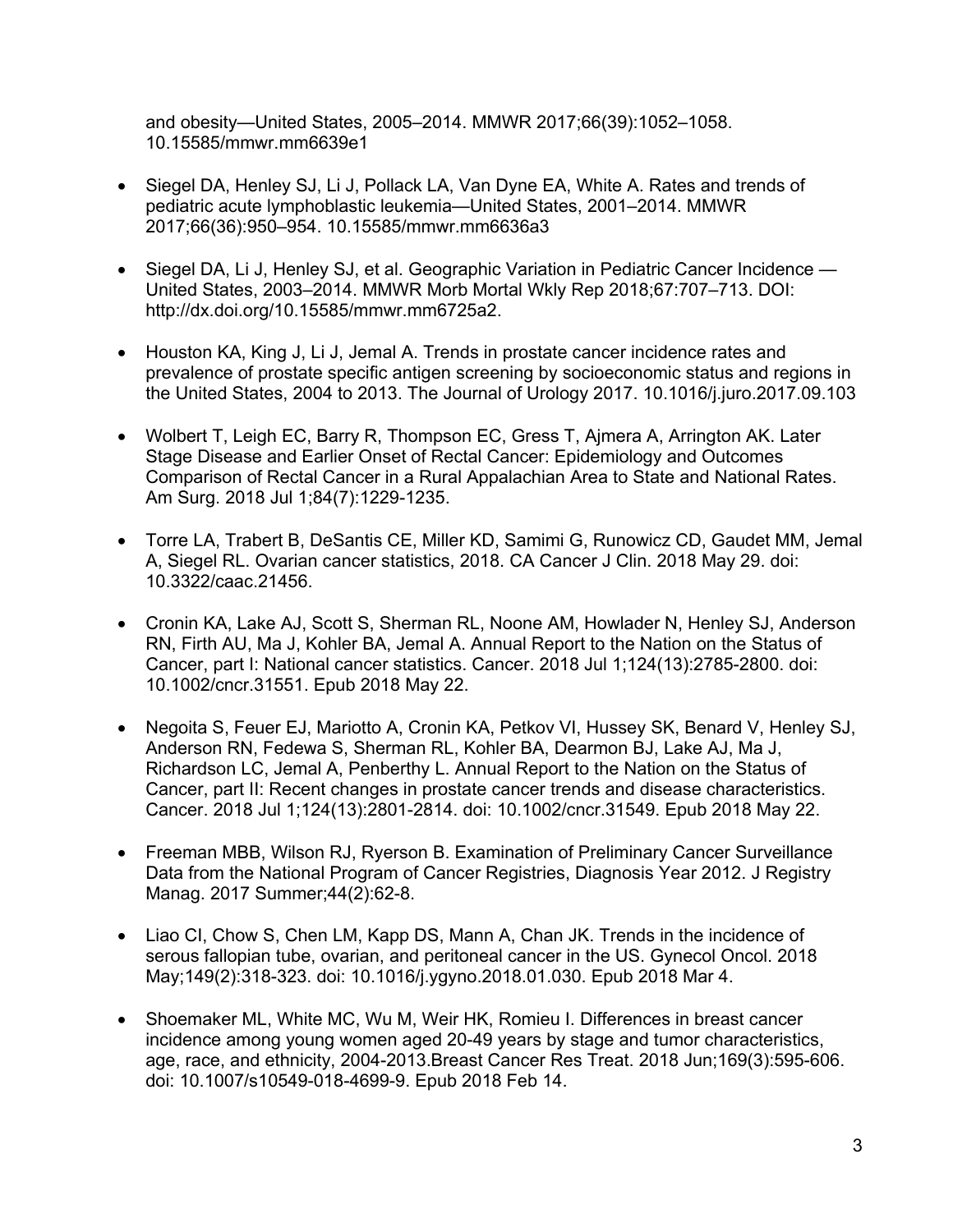- Siegel RL, Miller KD, Jemal A. Cancer statistics, 2018. CA Cancer J Clin. 2018 Jan;68(1):7-30. doi: 10.3322/caac.21442. Epub 2018 Jan 4.
- Weir HK, Richardson LC. The essential role of population-based cancer survival in cancer control in the United States. Cancer 2017;123 Suppl 24:4961–4962.
- Weir HK, Stewart S, Allemani C, White M, Thomas C, White A, Coleman MP. Populationbased cancer survival (2001 to 2009) in the United States: findings from the CONCORD-2 study. Cancer 2017;123 Suppl 24:4963–4968.
- White MC, Babcock F, Hayes NS, Mariotto AB, Wong FL, Kohler BA, Weir HK. The history and use of cancer registry data by public health cancer control programs in the United States. Cancer 2017;123 Suppl 24:4969–4976.
- Allemani C, Coleman MP. Public health surveillance of cancer survival in the United States and worldwide: the contribution of the CONCORD programme. Cancer 2017;123 Suppl 24:4977–4981.
- Jim MA, Pinheiro PS, Carreira H, Espey DK, Wiggins CL, Weir HK. Stomach cancer survival in the United States by race and stage (2001–2009): findings from the CONCORD-2 study. Cancer 2017;123 Suppl 24:4994–5013.
- Momin BR, Pinheiro PS, Carreira H, Li C, Weir HK. Liver cancer survival in the United States by race and stage (2001–2009): findings from the CONCORD-2 study. Cancer 2017;123 Suppl 24:5059–5078.
- Richards TB, Henley SJ, Puckett MC, Weir HK, Huang B, Tucker TC, Allemani C. Lung cancer survival in the United States by race and stage (2001–2009): findings from the CONCORD-2 study. Cancer 2017;123 Suppl 24:5079–5099.
- Miller JW, Lee Smith J, Ryerson AB, Tucker TC, Allemani C. Disparities in breast cancer survival in the United States (2001–2009): findings from the CONCORD-2 study. Cancer 2017;123 Suppl 24:5100–5118.
- Benard V, Watson M, Saraiya M, Harewood R, Townsend JS, Stroup AM, Weir HK, Allemani C. Cervical cancer survival in the United States by race and stage (2001–2009): findings from the CONCORD-2 study. Cancer 2017;123 Suppl 24:5119–5137.
- Stewart SL, Harewood R, Matz M, Rim SH, Sabatino SA, Ward KC, Weir HK. Disparities in ovarian cancer survival in the United States (2001–2009): findings from the CONCORD-2 study. Cancer 2017;123 Suppl 24:5138–5159.
- Steele CB, Li J, Huang B, Weir HK. Prostate cancer survival in the United States by race and stage (2001–2009): findings from the CONCORD-2 study. Cancer 2017;123 Suppl 24:5160–5177.
- Tai E, Ward K, Bonaventure A, Siegel D, Coleman MP. Survival among children diagnosed with acute lymphoblastic leukemia in the United States, by race and age, 2001 to 2009: findings from the CONCORD-2 study. Cancer 2017;123 Suppl 24:5178–5189.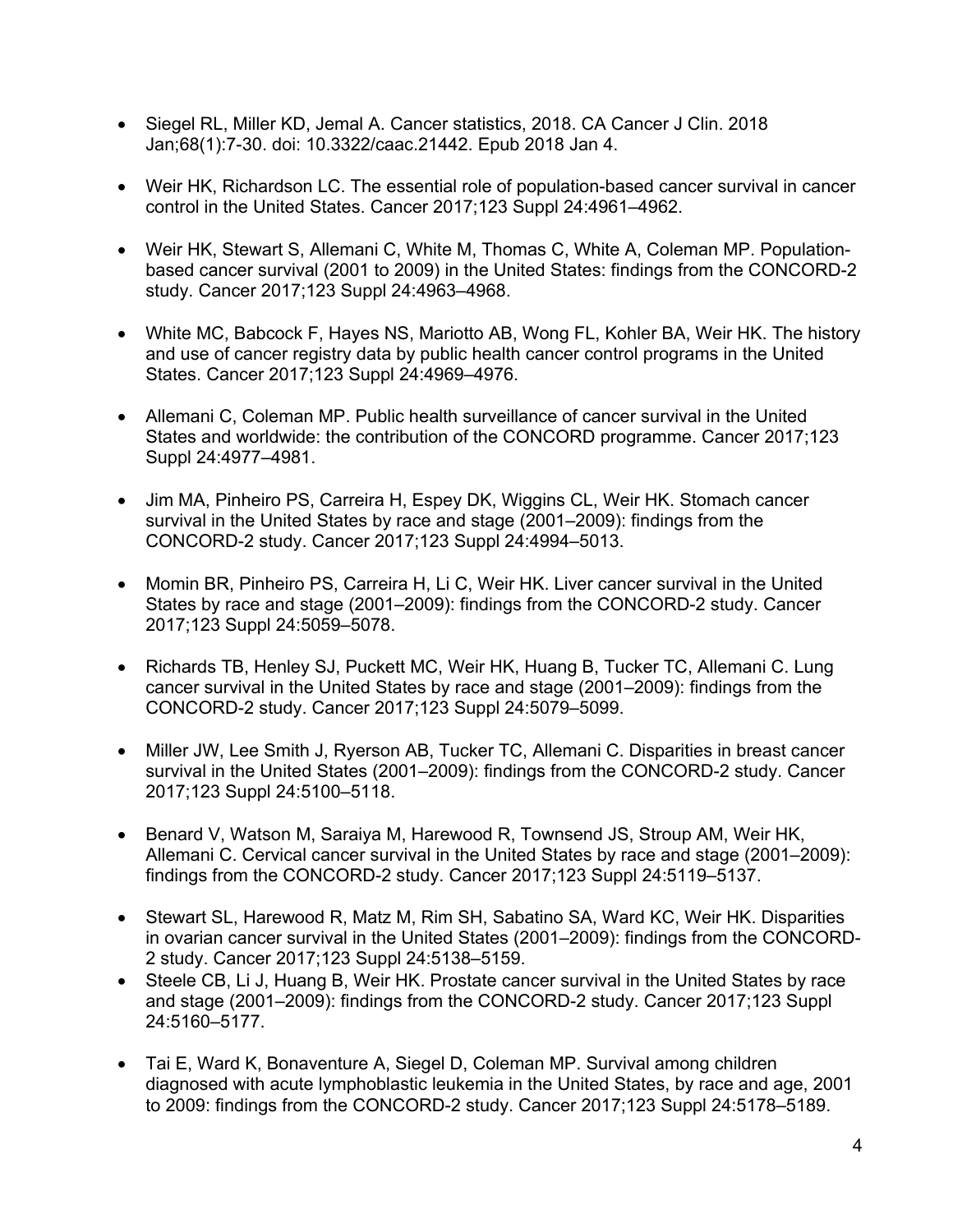- Razzaghi H, Saraiya M, Thompson TD, Henley SJ, Viens L, Wilson R. Five-year relative survival for human papillomavirus-associated cancer sites. Cancer. 2018 Jan 1;124(1):203-211. doi: 10.1002/cncr.30947. Epub 2017 Nov 6.
- Wehner MR, Nead KT, Linos E. Correlation Among Cancer Incidence and Mortality Rates and Internet Searches in the United States. JAMA Dermatol. 2017 Sep 1;153(9):911-914. doi: 10.1001/jamadermatol.2017.1870.
- Islami F, Miller KD, Siegel RL, Fedewa SA, Ward EM, Jemal A6. Disparities in liver cancer occurrence in the United States by race/ethnicity and state. CA Cancer J Clin. 2017 Jul 8;67(4):273-289. doi: 10.3322/caac.21402. Epub 2017 Jun 6.
- Zahnd WE, Jenkins WD, James AS, Izadi SR, Steward DE, Fogleman AJ, Colditz GA, Brard L. Utility and Generalizability of Multi-State, Population-Based Cancer Registry Data for Rural Cancer Surveillance Research in the United States. Cancer Epidemiol Biomarkers Prev. 2018 Mar 21. pii: cebp.1087.2017. doi: 10.1158/1055-9965.EPI-17- 1087. [Epub ahead of print]
- Nash R, Ward KC, Jemal A, Sandberg DE, Tangpricha V, Goodman M. Frequency and distribution of primary site among gender minority cancer patients: An analysis of U.S. national surveillance data. Cancer Epidemiol. 2018 Jun;54:1-6. doi: 10.1016/j.canep.2018.02.008. Epub 2018 Mar 9.
- Trabert B, Coburn SB, Mariani A, Yang HP, Rosenberg PS, Gierach GL, Wentzensen N1, Cronin KA, Sherman ME. Reported Incidence and Survival of Fallopian Tube Carcinomas: A Population-Based Analysis From the North American Association of Central Cancer Registries. J Natl Cancer Inst. 2018 Jul 1;110(7):750-757. doi: 10.1093/jnci/djx263.
- Ostrom QT, Cote DJ, Ascha M, Kruchko C, Barnholtz-Sloan JS. Adult Glioma Incidence and Survival by Race or Ethnicity in the United States From 2000 to 2014. JAMA Oncol. 2018 Jun 21:e181789. doi: 10.1001/jamaoncol.2018.1789. [Epub ahead of print]
- Kruchko C, Ostrom QT, Gittleman H, Barnholtz-Sloan JS. The CBTRUS story: providing accurate population-based statistics on brain and other central nervous system tumors for everyone. Neuro Oncol. 2018 Feb 19;20(3):295-298. doi: 10.1093/neuonc/noy006.
- Ostrom QT, Gittleman H, Liao P, Vecchione-Koval T, Wolinsky Y, Kruchko C, Barnholtz-Sloan JS. CBTRUS Statistical Report: Primary brain and other central nervous system tumors diagnosed in the United States in 2010-2014. Neuro Oncol. 2017 Nov 6;19(suppl\_5):v1-v88. doi: 10.1093/neuonc/nox158.
- Khanna V, Achey RL, Ostrom QT, Block-Beach H, Kruchko C, Barnholtz-Sloan JS, de Blank PM. Incidence and survival trends for medulloblastomas in the United States from 2001 to 2013. J Neurooncol. 2017 Dec;135(3):433-441. doi: 10.1007/s11060-017-2594-6. Epub 2017 Aug 21.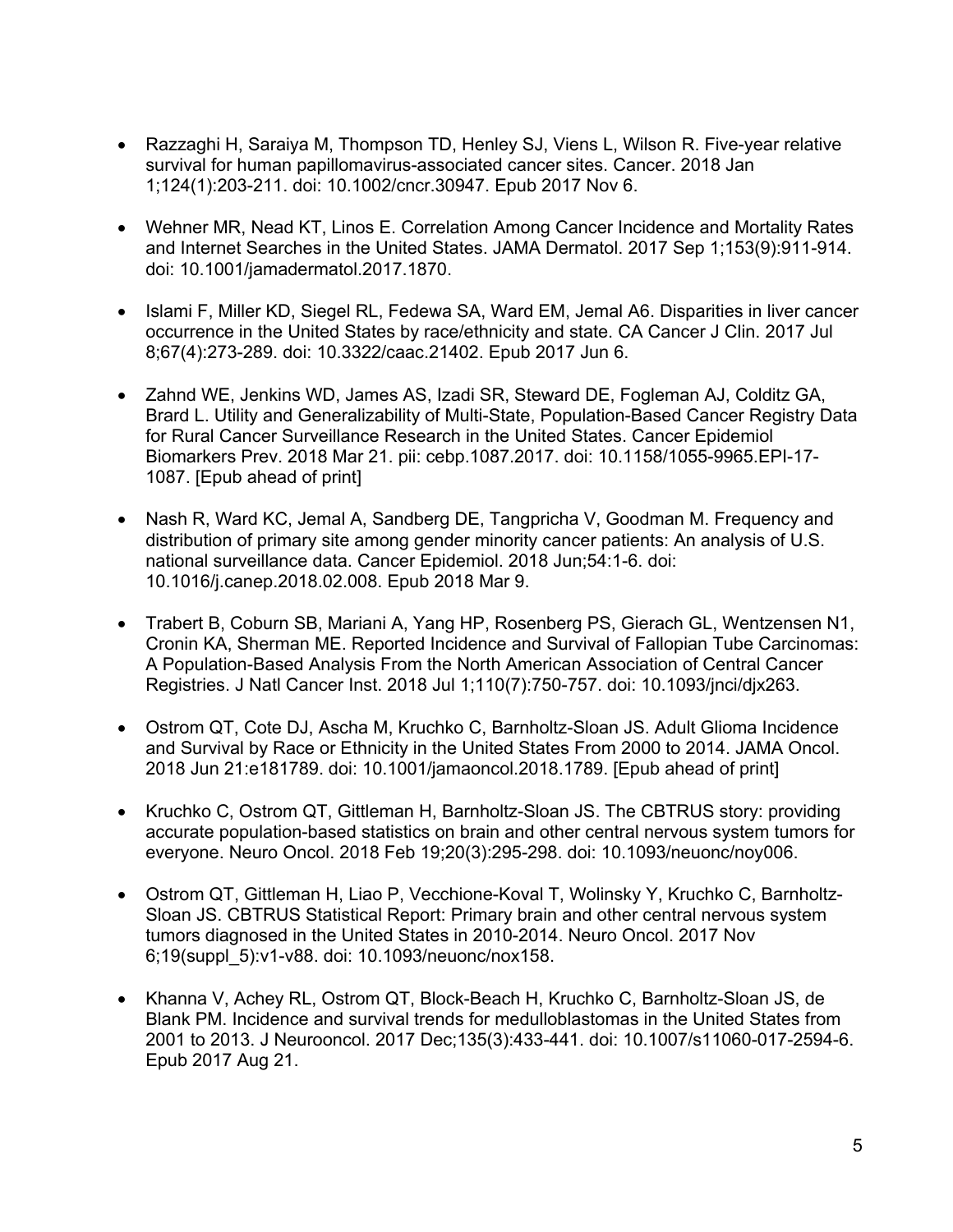- Tantamango-Bartley Y, Knutsen SF, Jaceldo-Siegl K, Fan J, Mashchak A, Fraser GE. Independent associations of dairy and calcium intakes with colorectal cancers in the Adventist Health Study-2 cohort. Public Health Nutr. 2017 Oct;20(14):2577-2586. doi: 10.1017/S1368980017001422. Epub 2017 Jul 24.
- Stopsack KH, Gonzalez-Feliciano AG, Peisch SF, Downer MK, Gage RA, Finn S, Lis RT, Graff RE, Pettersson A, Pernar CH, Loda M, Kantoff PW, Ahearn TU, Mucci LA. A prospective study of aspirin use and prostate cancer risk by TMPRSS2:ERG status. Cancer Epidemiol Biomarkers Prev. 2018 Aug 14. pii: cebp.0510.2018. doi: 10.1158/1055- 9965.EPI-18-0510. [Epub ahead of print]
- Ma W, Song M, Kværner AS, Prescott J, Chan AT, Giovannucci EL, Zhang X. Sex-specific association between family history of diabetes and risk of colorectal cancer: two prospective cohort studies. Cancer Prev Res (Phila). 2018 Jul 10. pii: canprevres.0159.2018. doi: 10.1158/1940-6207.CAPR-18-0159. [Epub ahead of print]
- Park MK, Li WQ, Qureshi AA, Cho E. Fat Intake and Risk of Skin Cancer in U.S. Adults. Cancer Epidemiol Biomarkers Prev. 2018 Jul;27(7):776-782. doi: 10.1158/1055-9965.EPI-17-0782. Epub 2018 Apr 10.
- Pinsky PF, Loberg M, Senore C, Wooldrage K, Atkin W, Bretthauer M, Cross AJ, Hoff G, Holme O, Kalager M, Segnan N, Schoen RE. Number of Adenomas Removed and Colorectal Cancers Prevented in Randomized Trials of Flexible Sigmoidoscopy Screening. Gastroenterology. 2018 Jun 20. pii: S0016-5085(18)34667-5. doi: 10.1053/j.gastro.2018.06.040. [Epub ahead of print]
- Kunzmann AT, Coleman HG, Huang WY, Berndt SI. The association of lifetime alcohol use with mortality and cancer risk in older adults: A cohort study. PLoS Med. 2018 Jun 19;15(6):e1002585. doi: 10.1371/journal.pmed.1002585. eCollection 2018 Jun.
- Zheng R, Du M, Zhang B, Xin J, Chu H, Ni M, Zhang Z, Gu D, Wang M. Body mass index (BMI) trajectories and risk of colorectal cancer in the PLCO cohort. Br J Cancer. 2018 Jun 6. doi: 10.1038/s41416-018-0121-y. [Epub ahead of print]
- Click B, Pinsky PF, Hickey T, Doroudi M, Schoen RE. Association of Colonoscopy Adenoma Findings With Long-term Colorectal Cancer Incidence. JAMA. 2018 May 15;319(19):2021-2031. doi: 10.1001/jama.2018.5809.
- Gelfond J, Al-Bayati O, Kabra A, Iffrig K, Kaushik D, Liss MA. Modifiable risk factors to reduce renal cell carcinoma incidence: Insight from the PLCO trial. Urol Oncol. 2018 Jul;36(7):340.e1-340.e6. doi: 10.1016/j.urolonc.2018.04.011. Epub 2018 May 17.
- Prorok PC, Wright P, Riley TR, Kramer BS, Berg CD, Gohagan JK. Overall and Multiphasic Findings of the Prostate, Lung, Colorectal and Ovarian (PLCO) Randomized Cancer Screening Trial. Rev Recent Clin Trials. 2018 Apr 9. doi: 10.2174/1574887113666180409153059. [Epub ahead of print]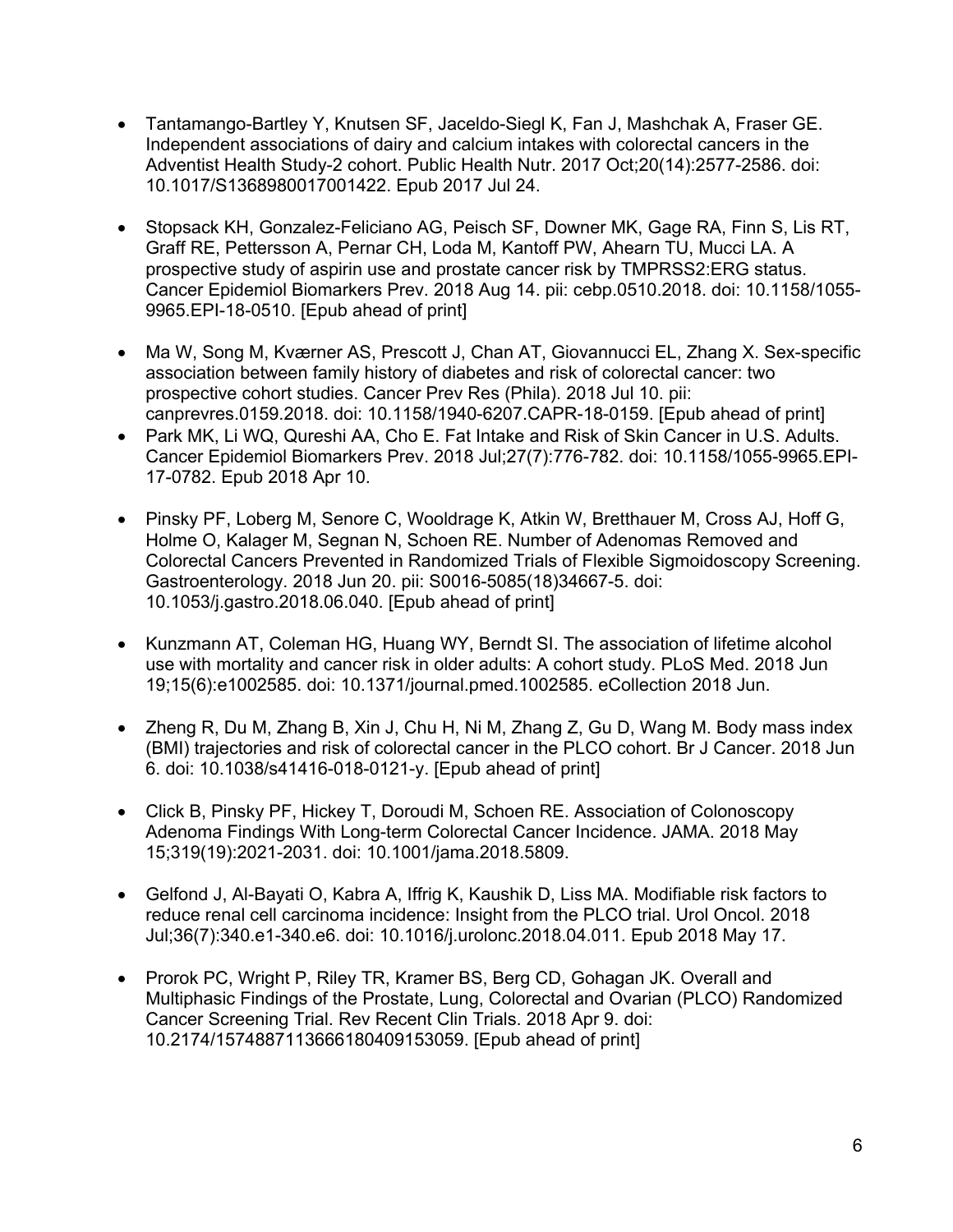- Xie C, Shao N, He L, Li X, Li C, Li J, Su D. Exploration of Racial Differences in Reproductive Factors for Breast Cancer among Women aged 55-74. J Cancer. 2018 Jan 1;9(3):469-478. doi: 10.7150/jca.22869. eCollection 2018.
- Symer MM, Wong NZ, Abelson JS, Milsom JW, Yeo HL. Hormone Replacement Therapy and Colorectal Cancer Incidence and Mortality in the Prostate, Lung, Colorectal, and Ovarian Cancer Screening Trial. Clin Colorectal Cancer. 2018 Jun;17(2):e281-e288. doi: 10.1016/j.clcc.2018.01.003. Epub 2018 Jan 12.
- Zheng J, Merchant AT, Wirth MD, Zhang J, Antwi SO, Shoaibi A, Shivappa N, Stolzenberg-Solomon RZ, Hebert JR, Steck SE. Inflammatory potential of diet and risk of pancreatic cancer in the Prostate, Lung, Colorectal and Ovarian (PLCO) Cancer Screening Trial. Int J Cancer. 2018 Jun 15;142(12):2461-2470. doi: 10.1002/ijc.31271. Epub 2018 Feb 2.
- Kawakita D, Lee YA, Gren LH, Buys SS, La Vecchia C, Hashibe M. The impact of folate intake on the risk of head and neck cancer in the prostate, lung, colorectal, and ovarian cancer screening trial (PLCO) cohort. Br J Cancer. 2018 Jan;118(2):299-306. doi: 10.1038/bjc.2017.383. Epub 2017 Nov 21.
- Temkin SM, Miller EA, Samimi G, Berg CD, Pinsky P, Minasian L. Outcomes from ovarian cancer screening in the PLCO trial: Histologic heterogeneity impacts detection, overdiagnosis and survival. Eur J Cancer. 2017 Dec;87:182-188. doi: 10.1016/j.ejca.2017.10.015. Epub 2017 Nov 21.
- Reger MK, Zollinger TW, Liu Z, Jones JF, Zhang J. Dietary intake of isoflavones and coumestrol and the risk of prostate cancer in the Prostate, Lung, Colorectal and Ovarian Cancer Screening Trial. Int J Cancer. 2018 Feb 15;142(4):719-728. doi: 10.1002/ijc.31095. Epub 2017 Nov 8.
- Halpern JA, Oromendia C, Shoag JE, Mittal S, Cosiano MF, Ballman KV, Vickers AJ, Hu JC. Use of Digital Rectal Examination as an Adjunct to Prostate Specific Antigen in the Detection of Clinically Significant Prostate Cancer. J Urol. 2018 Apr;199(4):947-953. doi: 10.1016/j.juro.2017.10.021. Epub 2017 Oct 20.
- Doroudi M, Schoen RE, Pinsky PF. Early detection versus primary prevention in the PLCO flexible sigmoidoscopy screening trial: Which has the greatest impact on mortality? Cancer. 2017 Dec 15;123(24):4815-4822. doi: 10.1002/cncr.31034. Epub 2017 Oct 4.
- Shoag J, Savenkov O, Christos PJ, Mittal S, Halpern JA, Askin G, Shoag D, Golan R, Lee DJ, O'Malley P, Najari B, Eisner B, Hu JC, Scherr D, Schlegel P, Barbieri CE. Vasectomy and Risk of Prostate Cancer in a Screening Trial. Cancer Epidemiol Biomarkers Prev. 2017 Nov;26(11):1653-1659. doi: 10.1158/1055-9965.EPI-16-0776. Epub 2017 Aug 22.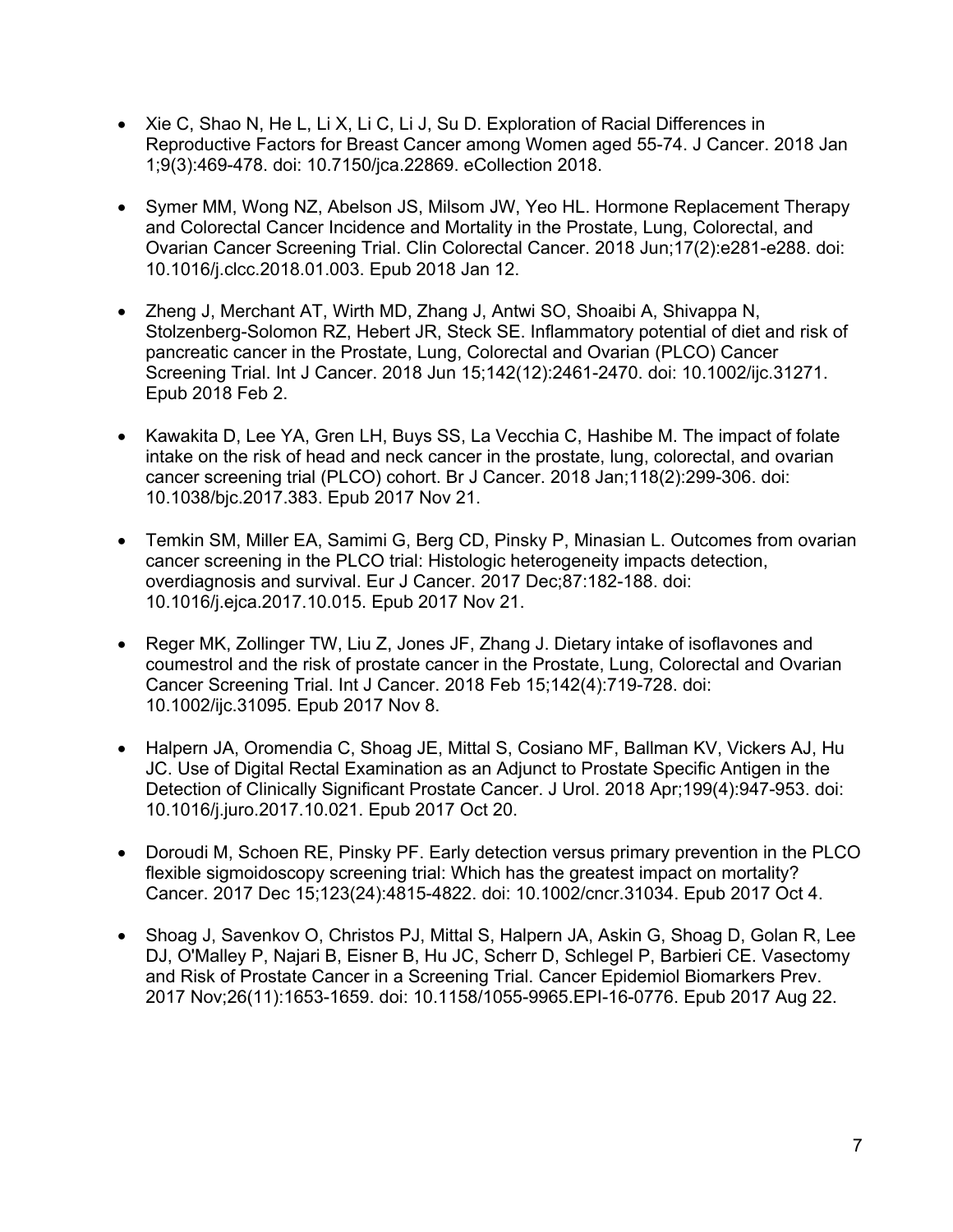## **Grant applications using CDRI data July 2017 – June 2018**

- Idaho Hospital Association Proposal in response to Request for Proposal (RFP): N01PC65003-74 Surveillance, Epidemiology and End Results (SEER) Program, July 2017. IHA was awarded funding via contract HHSN261201800006I, which may be extended for up to 10 years.
- Idaho Breast and Cervical Cancer Early Detection Program DP17-1701 year 2 continuation application to CDC, February 2018.
- Idaho Comprehensive Cancer Control Program (ICCCP) DP17-1701 year 2 continuation application to CDC, February 2018.
- National Program of Cancer Registries DP17-1701 year 2 continuation application to CDC, February 2018.
- Organized approaches to increase colorectal cancer screening DP 15-1502 Year 4 continuation application to CDC, February 2018

# **Additional data use July 2017 – June 2018**

Local cancer coalitions

- PHD 2 CDRI provided PHD2 county cancer profile summaries as a beta test of a new CDRI data product.
- PHD 3 CDRI data was provided to healthcare clinics, Adams County Health Center, All Season's and SAMG Garrity, coalition, 3 different daycares, Caldwell city parks all staff, and at the child care let's move workshop. CDRI provided PHD3 county cancer profile summaries as a beta test of a new CDRI data product.
- PHD 4 CDRI data shared with cancer coalition on 1/24/18 and 4/25/18. Data were used to prioritize coalition activities.
- PHD 5 Chris Johnson shared data during a coalition meeting. CDRI data were also shared with health system partners: St. Luke's Magic Valley, St. Luke's Wood River, Cassia Regional, Minidoka Medical, and Shoshone Family Medical Center.

Idaho Comprehensive Cancer Control Program (ICCCP)

- CRC Health System Recruitment May 2018
- Idaho Colorectal Cancer Roundtable webinars 8/2/17, 11/2/17, 12/1/17
- HPV associated cancers and HPV vaccination in Idaho I-PIE webinar for Idaho Immunization Program 12/22/17
- Booster Shots Presentation Vaccine Preventable Cancers 9/12/17, 9/13/17, 9/26/17, 9/27/17, 10/11/17, 10/12/17
- Submitted CDC-NPCR Success Story: "Using state and local estimates of HPVassociated cancers to inform and promote cancer control initiatives." December 2017.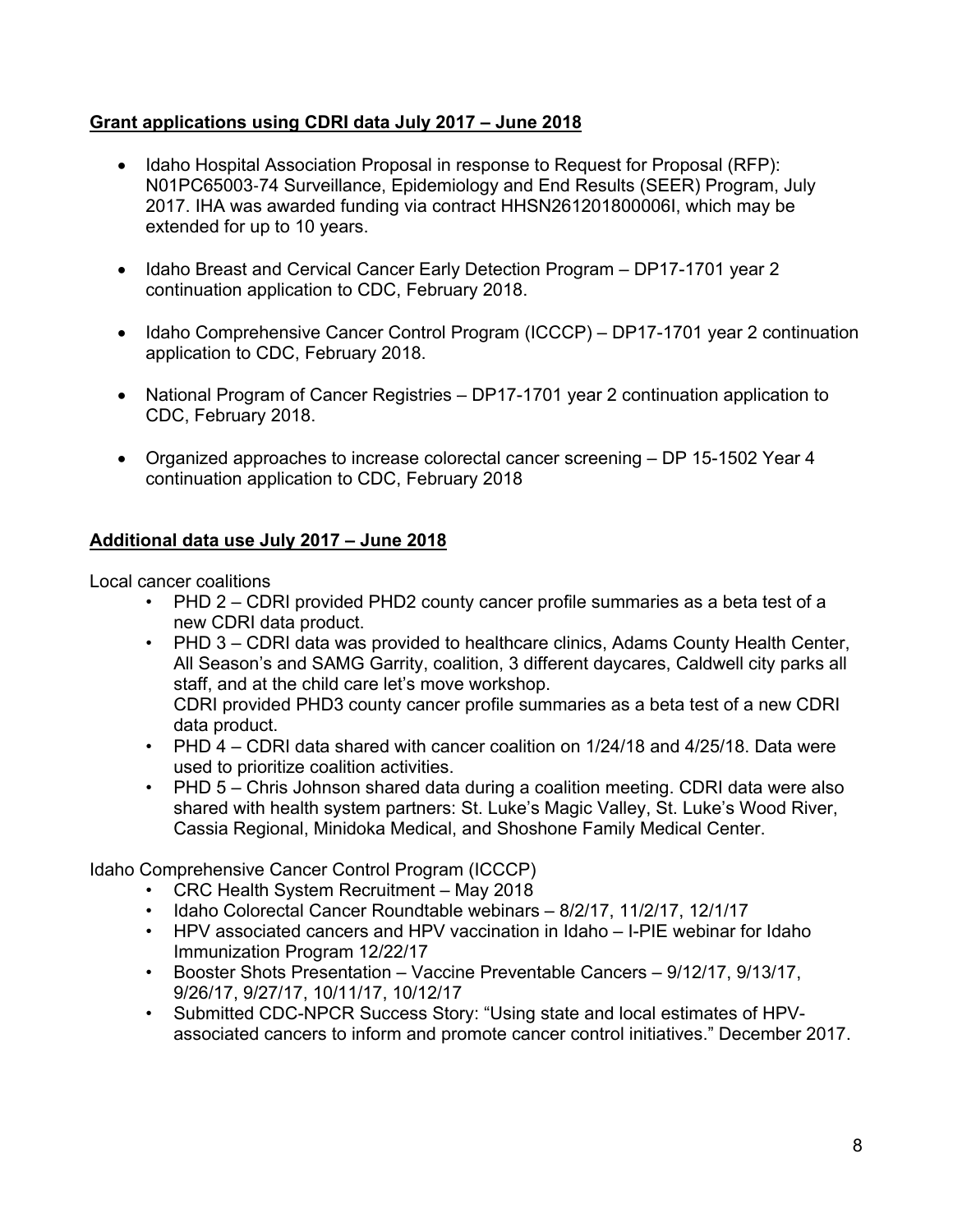# **CDRI reports July 2017 – June 2018 available on idcancer.org**

- Annual Report: "Cancer in Idaho 2015"
- Preliminary Report: "Cancer in Idaho Preliminary 2016"
- County Cancer Profiles (Map with links to PDF files)
- Pediatric Cancer in Idaho, 2006-2015
- Incidence of Cancers Associated with Overweight and Obesity Idaho, 2007–2016

# **CCAI reports available on ccaidaho.org**

- Facts About Cancer in Idaho
- Facts About Breast Cancer in Idaho
- Facts About Cervical Cancer in Idaho
- Facts About Colorectal Cancer in Idaho
- Facts About Head and Neck Cancer in Idaho
- Facts About HPV and Cancer in Idaho
- Facts About Melanoma Cancer in Idaho
- Facts About Tobacco and Cancer in Idaho
- Health Status and Behaviors among Cancer Survivors in Idaho, 2012 (Sep 2014)
- Health Status and Behaviors among Cancer Survivors in Idaho, 2014 (Nov 2016)

## **Conference and Meeting Presentations using CDRI data, July 2017 – June 2018**

- "Colorectal Cancer in Idaho." Organized Approaches to Increase Colorectal Cancer Screening 2017-2018 Kick-Off Call, July 27, 2017.
- "2016-2020 Idaho Comprehensive Cancer Plan Annual Update on Data Measures." Regional Cancer Advisory Group Meeting, South Central Public Health District, September 6, 2017.
- "Uses of GIS in Epidemiology and Health Services Research." Boise State University MHLTHSCI 579 Managerial Epidemiology, September 20, 2017.
- "HPV-Associated Cancers." Idaho Association of Cancer Data Registrars Fall Conference Sep 21, 2017.
- "2016-2020 Idaho Comprehensive Cancer Plan Annual Update on Data Measures." Comprehensive Cancer Alliance for Idaho Annual Meeting, October 24, 2017.
- "CDRI Social Determinants Project 2018." Division of Public Health Quarterly Business Meeting, Idaho Department of Health and Welfare, December 19, 2017.
- "2016-2020 Idaho Comprehensive Cancer Plan Update on Data Measures." Cancer Awareness, Screening & Prevention Alliance (CASPA), Central District Health Department, January 24, 2018.